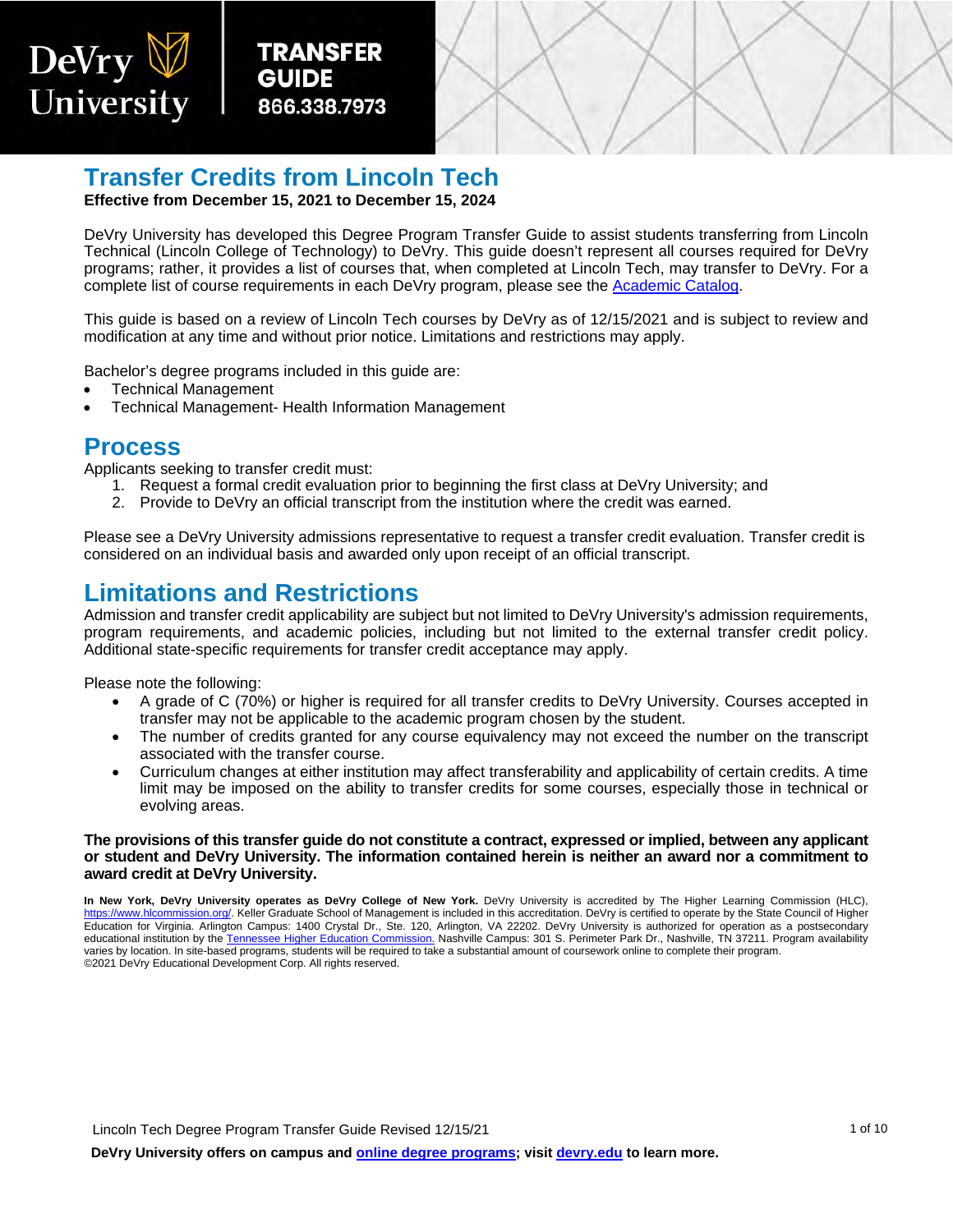# DeVry V<br>University

**TRANSFER GUIDE** 866.338.7973



### **Programs Evaluated**

The following are the Lincoln Tech programs that were evaluated and the corresponding DeVry University programs in which some credit may transfer.

#### *Notes*

- Some programs at Lincoln Tech use clock hour courses, while DeVry University courses use semester-credit hour courses. DeVry University converts clock hours to semester-credit hours.
- Lincoln Tech programs are offered at specific locations. Limits on which programs are applicable to transfer are noted in the Technical Specialty evaluation below by location name as appropriate. Technical Specialty course groupings may vary based on the specific courses taken by Lincoln Tech students and whether the converted clock hours are sufficient to equal a credit hour at DeVry.
- The following programs were evaluated but did not have enough credit hours to apply to a Technical Specialty: Patient Care Technician (NJ); Aesthetics, Cosmetology, and Nail Technology; Therapeutic and Massage Bodywork Tech; Practical Nursing (NJ).
- Internship and practicum courses completed at Lincoln Tech cannot be applied to a Technical Specialty at DeVry.

| <b>Lincoln Tech Program</b>                               | DeVry Program                               |
|-----------------------------------------------------------|---------------------------------------------|
| <b>Advanced Manufacturing with Robotics (Certificate)</b> | Bachelor of Science in Technical Management |
| <b>Automotive Programs</b>                                |                                             |
| Automotive Mechanics (Certificate/Lower Division          |                                             |
| Certificate)                                              |                                             |
| Automotive Repair Technology (Diploma)<br>$\bullet$       |                                             |
| Automotive Service Management (AAS/AOS/AST<br>$\bullet$   |                                             |
| Degree)                                                   |                                             |
| Automotive Technology (Diploma)<br>$\bullet$              |                                             |
| Automotive Technology with AUDI Education<br>$\bullet$    |                                             |
| Partnership (Lower Division Certificate)                  |                                             |
| Automotive Technology with High Performance<br>$\bullet$  |                                             |
| (Diploma)                                                 |                                             |
| Automotive Technology with MOPAR® CAP<br>$\bullet$        |                                             |
| (Certificate)                                             |                                             |
| Automotive Technology with Volkswagen<br>$\bullet$        |                                             |
| Education Partnership (Certificate)                       |                                             |
| <b>Computerized Numerical Control (CNC) Machining</b>     |                                             |
| and Manufacturing Technology (Diploma)                    |                                             |
| <b>Computer Technician Programs</b>                       |                                             |
| Computer & Network Support Technician (AST                |                                             |
| Degree)                                                   |                                             |
| Computer Networking and Support Technician<br>$\bullet$   |                                             |
| (Certificate)                                             |                                             |
| <b>Computer Systems Support Technician</b><br>$\bullet$   |                                             |
| (Certificate)                                             |                                             |
| <b>Culinary Arts</b>                                      |                                             |
| Culinary Arts & Food Services (Diploma/Lower<br>$\bullet$ |                                             |
| Division Certificate)                                     |                                             |
| International Baking & Pastry (Diploma/Lower<br>$\bullet$ |                                             |
| Certificate)                                              |                                             |
| <b>Dental Assisting (Diploma/Certificate)</b>             |                                             |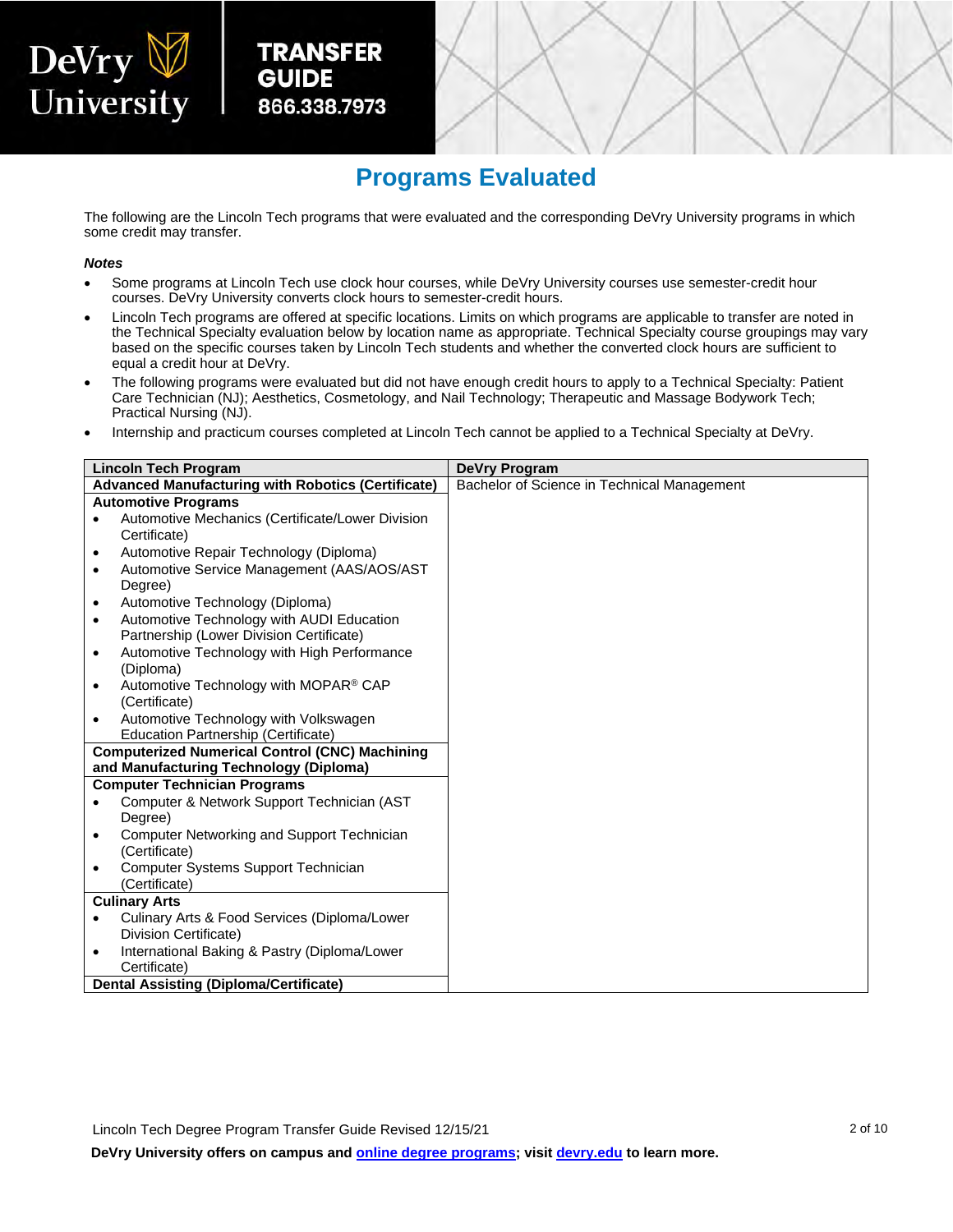

Į

|           | <b>Lincoln Tech Program</b>                                                      | <b>DeVry Program</b>                               |
|-----------|----------------------------------------------------------------------------------|----------------------------------------------------|
|           | <b>Diesel Trucking</b>                                                           |                                                    |
| ٠         | Diesel and Truck Mechanics (Certificate)                                         |                                                    |
| $\bullet$ | Diesel and Truck Service Management (AAS/AOS                                     |                                                    |
|           | Degree)                                                                          |                                                    |
| $\bullet$ | Diesel and Truck Technology (Certificate/Diploma)                                |                                                    |
| $\bullet$ | Diesel and Truck Technology with Transport                                       |                                                    |
|           | Refrigeration (Certificate)                                                      |                                                    |
| $\bullet$ | Diesel and Truck with Alternative Fuel Technology                                |                                                    |
|           | (Diploma)                                                                        |                                                    |
| $\bullet$ | Diesel and Truck with Automotive Technology                                      |                                                    |
|           | (Diploma)                                                                        |                                                    |
|           | <b>Electronics &amp; Engineering Technology</b>                                  | Bachelor of Science in Technical Management        |
| $\bullet$ | Electrical and Electronic Systems Technology                                     |                                                    |
|           | Service Management (AAS Degree)                                                  |                                                    |
| $\bullet$ | Electrical and Electronic Systems Technology                                     |                                                    |
|           | (Diploma)                                                                        |                                                    |
| $\bullet$ | Electronic Engineering Technology (AST Degree)<br>Electrician Training (Diploma) |                                                    |
|           | <b>Heavy Equipment</b>                                                           |                                                    |
|           | Heavy Equipment and Truck Technology                                             |                                                    |
|           | (Certificate)                                                                    |                                                    |
| $\bullet$ | Heavy Equipment Maintenance Service                                              |                                                    |
|           | Management (AOS Degree)                                                          |                                                    |
|           | Heavy Equipment Maintenance Technology                                           |                                                    |
|           | (Diploma)                                                                        |                                                    |
|           | Air Condition, Refrigeration & Heating Technology                                |                                                    |
|           | (Diploma/Certificate/Lower Division Certificate)                                 |                                                    |
|           | <b>Massage Therapy (Certificate)</b>                                             |                                                    |
|           | <b>Medical Assisting</b>                                                         |                                                    |
|           | Medical Assisting (Certificate/Diploma)                                          |                                                    |
|           | Medical Assisting Technology (AAS/AST Degree)                                    |                                                    |
|           | <b>Medical Coding &amp; Billing (Certificate)</b>                                |                                                    |
|           | <b>Patient Care Associate (Certificate)</b>                                      |                                                    |
|           | <b>Practical Nursing (Certificate/Diploma)</b>                                   |                                                    |
|           | Welding                                                                          |                                                    |
| $\bullet$ | Welding and Metal Fabrication Technology<br>(Certificate)                        |                                                    |
| $\bullet$ | Welding Technology (Certificate)                                                 |                                                    |
|           | Welding Technology with Introduction to Pipefitting                              |                                                    |
|           | (Diploma)                                                                        |                                                    |
|           | <b>Medical Coding &amp; Billing (Certificate)</b>                                | Bachelor of Science in Technical Management with a |
|           |                                                                                  | Specialization in Health Information Management    |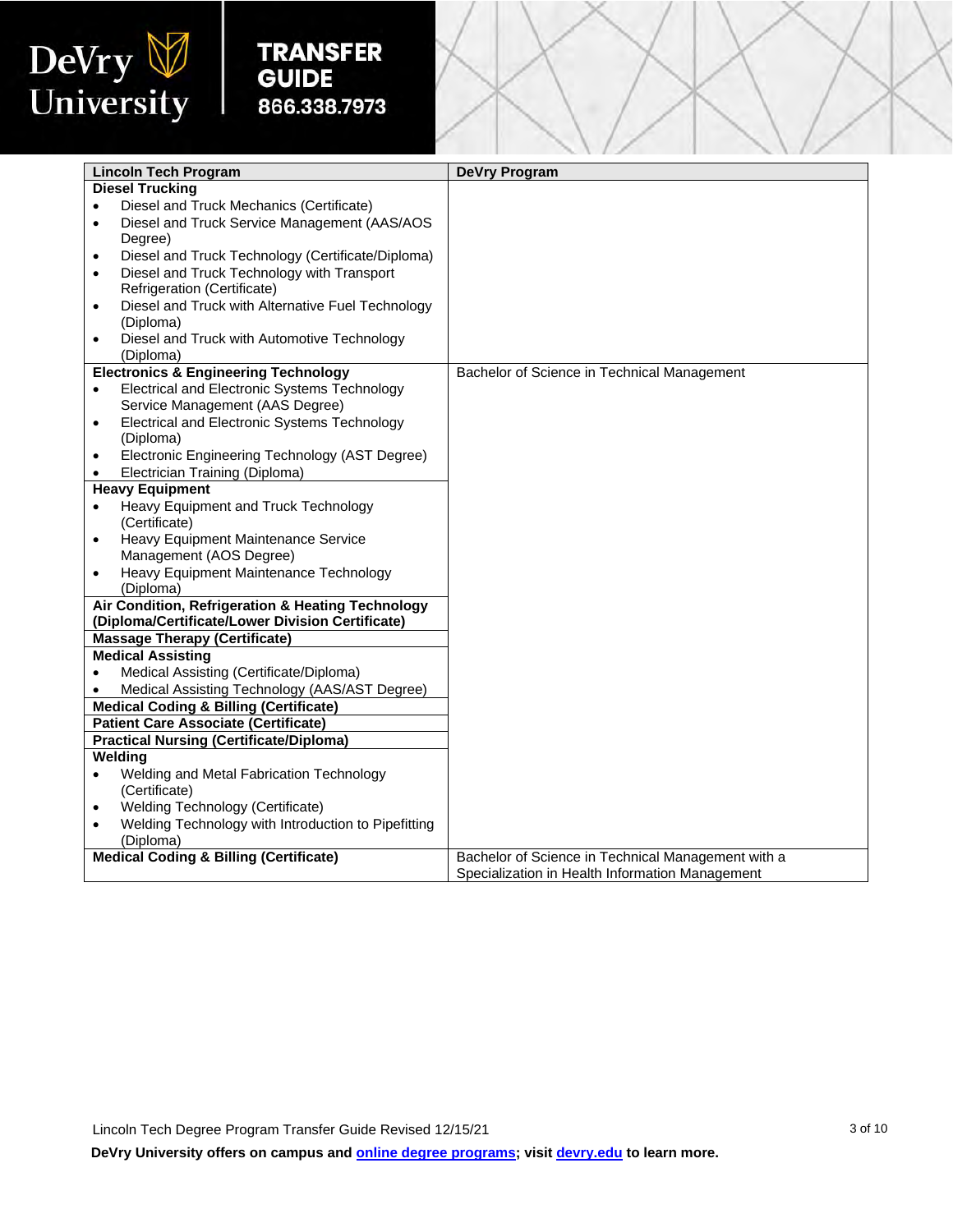

Į

|                                                                                                                                                                                                                                                                                                             | <b>Technical Management Bachelor's Degree Program</b> |                                                       |                                                                                                                                                                |                                                                                               |                                                                                                                                                        |  |
|-------------------------------------------------------------------------------------------------------------------------------------------------------------------------------------------------------------------------------------------------------------------------------------------------------------|-------------------------------------------------------|-------------------------------------------------------|----------------------------------------------------------------------------------------------------------------------------------------------------------------|-----------------------------------------------------------------------------------------------|--------------------------------------------------------------------------------------------------------------------------------------------------------|--|
| <b>DeVry Courses</b>                                                                                                                                                                                                                                                                                        |                                                       |                                                       |                                                                                                                                                                | <b>Lincoln Tech Courses</b>                                                                   |                                                                                                                                                        |  |
|                                                                                                                                                                                                                                                                                                             | <b>Communication Skills</b>                           |                                                       |                                                                                                                                                                |                                                                                               |                                                                                                                                                        |  |
|                                                                                                                                                                                                                                                                                                             | Composition<br>ENGL112                                |                                                       |                                                                                                                                                                | <b>GEN 190</b>                                                                                | English Composition I                                                                                                                                  |  |
|                                                                                                                                                                                                                                                                                                             | <b>Social Sciences</b>                                |                                                       |                                                                                                                                                                | toward this program.                                                                          | Up to 6 semester-credit hours of coursework in any applicable<br>social science discipline can be applied as social science credit                     |  |
|                                                                                                                                                                                                                                                                                                             | <b>SOCS185</b>                                        | <b>Culture and Society</b>                            |                                                                                                                                                                | GENA 112A                                                                                     | Social Awareness                                                                                                                                       |  |
|                                                                                                                                                                                                                                                                                                             | <b>Mathematics and Natural Sciences</b>               |                                                       |                                                                                                                                                                | credit toward this program.                                                                   | Three semester-credit hours of coursework in any applicable<br>natural sciences discipline can be applied as natural science                           |  |
|                                                                                                                                                                                                                                                                                                             | MATH114                                               | Algebra for College Students                          |                                                                                                                                                                | <b>GEN 180</b>                                                                                | College Algebra                                                                                                                                        |  |
|                                                                                                                                                                                                                                                                                                             | <b>Business Core</b>                                  |                                                       |                                                                                                                                                                |                                                                                               |                                                                                                                                                        |  |
|                                                                                                                                                                                                                                                                                                             | COMP100                                               | Computer Applications for Business with Lab           | l.                                                                                                                                                             | <b>HD 11T</b><br>Or<br><b>IT 105T</b><br>Or<br><b>IT 105A</b><br><b>Or</b><br><b>MOA 101A</b> | <b>Computers and Software Applications</b><br>Computer & Information Literacy<br>Computer & Information Literacy<br><b>Office Systems Applications</b> |  |
|                                                                                                                                                                                                                                                                                                             | <b>Technical Specialty</b>                            |                                                       |                                                                                                                                                                |                                                                                               |                                                                                                                                                        |  |
|                                                                                                                                                                                                                                                                                                             | <b>General Technical Option</b>                       |                                                       | Up to 27 credit hours of qualifying prior college coursework not<br>meeting other program requirements may be applied toward the<br>technical specialty hours. |                                                                                               |                                                                                                                                                        |  |
| The following disciplines can apply to the General Technical Option with a minimum of 23 credit hours in a particular<br>career area. The remaining four credit hours are taken at DeVry. The following are examples of course distribution into<br>the GTO. Other courses not listed may apply to the GTO. |                                                       |                                                       |                                                                                                                                                                |                                                                                               |                                                                                                                                                        |  |
|                                                                                                                                                                                                                                                                                                             |                                                       | <b>Advanced Manufacturing with Robotics</b>           |                                                                                                                                                                |                                                                                               |                                                                                                                                                        |  |
|                                                                                                                                                                                                                                                                                                             | MT 101                                                | <b>Manufacturing Your Success</b>                     | $\bullet$                                                                                                                                                      | MT 106                                                                                        | CAM Mill Design & Tool Path                                                                                                                            |  |
|                                                                                                                                                                                                                                                                                                             | MT 102                                                | <b>Blueprint Reading and Precision</b><br>Measurement |                                                                                                                                                                | MT 107                                                                                        | CAM Lathe Design & Tool Path                                                                                                                           |  |
|                                                                                                                                                                                                                                                                                                             | MT 104                                                | <b>CNC Milling Set-up &amp; Programming</b>           | l.                                                                                                                                                             | MT 108                                                                                        | Modern Milling, Drilling & Workholding                                                                                                                 |  |
|                                                                                                                                                                                                                                                                                                             | MT 105                                                | CNC Turing Set-up & Programming                       | $\bullet$                                                                                                                                                      | MT 200                                                                                        | Advanced Multi Axis Machining                                                                                                                          |  |
|                                                                                                                                                                                                                                                                                                             |                                                       | Air Conditioning, Refrigeration & Heating Technology  |                                                                                                                                                                |                                                                                               |                                                                                                                                                        |  |
|                                                                                                                                                                                                                                                                                                             | <b>HV 101T/A</b>                                      | Intro to Climate Control Systems                      | $\bullet$                                                                                                                                                      | <b>HV 107T/A</b>                                                                              | <b>Air Conditioning Systems</b>                                                                                                                        |  |
|                                                                                                                                                                                                                                                                                                             | HV 102T/A                                             | Electricity                                           |                                                                                                                                                                | <b>HV 108T/A</b>                                                                              | Air Conditioning Design and Layout                                                                                                                     |  |
|                                                                                                                                                                                                                                                                                                             | HV 105T/A                                             | <b>Basic Refrigeration Systems</b>                    |                                                                                                                                                                | HV 109T/A                                                                                     | <b>Commercial Refrigeration Control</b>                                                                                                                |  |
| Air Conditioning, Refrigeration & Heating Technology - New Britain & East Windsor, CT                                                                                                                                                                                                                       |                                                       |                                                       |                                                                                                                                                                |                                                                                               |                                                                                                                                                        |  |
|                                                                                                                                                                                                                                                                                                             | <b>HV 131A</b>                                        | <b>HVACR Basic Math</b>                               |                                                                                                                                                                | HV 135                                                                                        | Domestic, Commercial, Special<br><b>Refrigeration Systems</b>                                                                                          |  |
|                                                                                                                                                                                                                                                                                                             | <b>HV 131B</b>                                        | <b>HVACR Trade Math</b>                               |                                                                                                                                                                | HV 136                                                                                        | Air Conditioning and Heat Pump<br>Systems                                                                                                              |  |
|                                                                                                                                                                                                                                                                                                             | HV 132                                                | Fundamentals of Refrigeration                         | $\bullet$                                                                                                                                                      | <b>HV 137A</b>                                                                                | Oil Burner Fundamentals                                                                                                                                |  |

Lincoln Tech Degree Program Transfer Guide Revised 12/15/21 4 of 10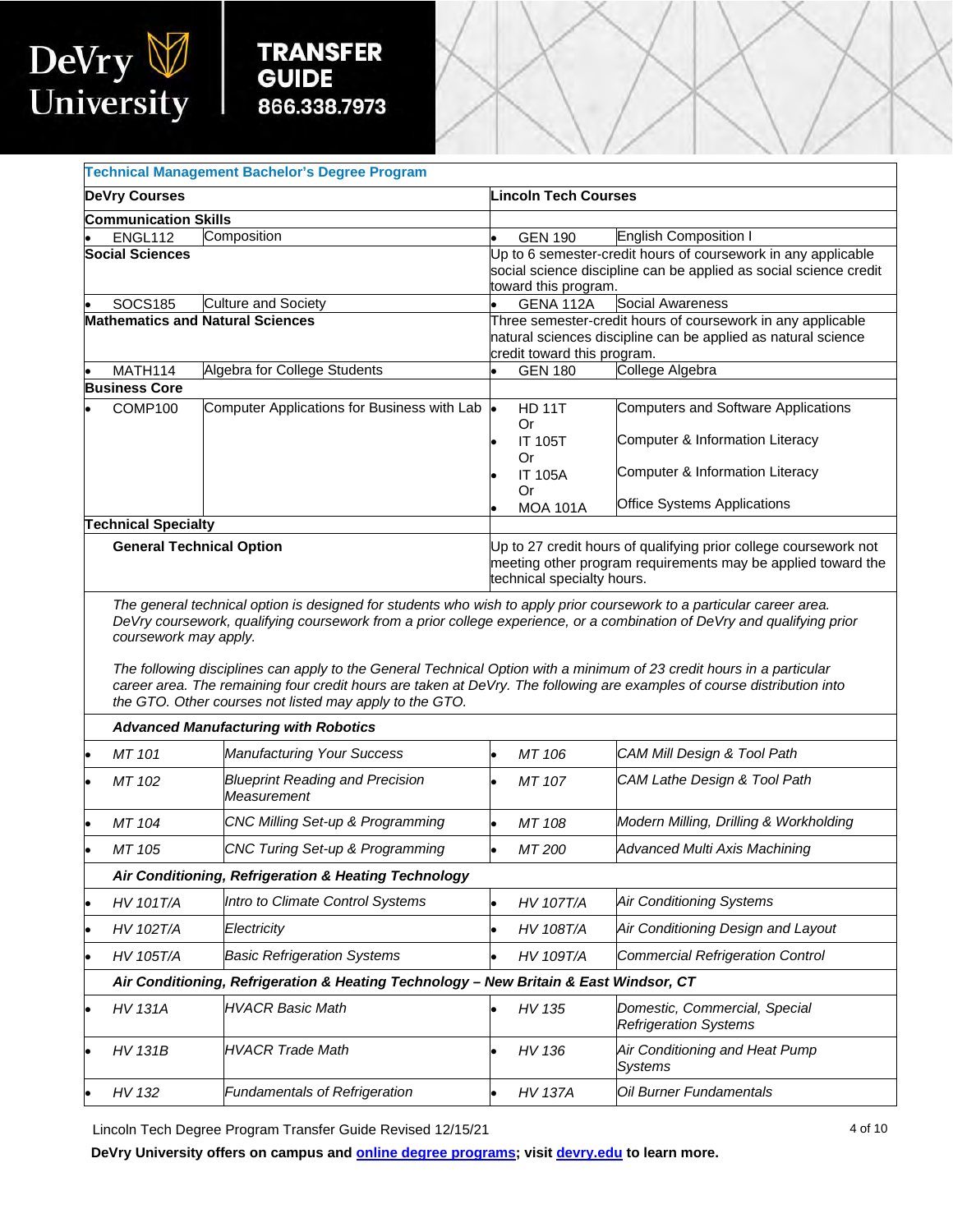

Į

|                                     | <b>Technical Management Bachelor's Degree Program</b>                                          |           |                |                                                             |  |  |  |
|-------------------------------------|------------------------------------------------------------------------------------------------|-----------|----------------|-------------------------------------------------------------|--|--|--|
| HV 133                              | <b>Basic Electricity and Control Circuits</b>                                                  | $\bullet$ | <b>HV 137B</b> | Oil Burner Controls and Servicing                           |  |  |  |
| HV 134                              | OSHA 30                                                                                        |           | HV 138         | <b>EPA Refrigerant Standards and</b><br>Certification       |  |  |  |
| <b>Automotive Mechanics</b>         |                                                                                                |           |                |                                                             |  |  |  |
| AT 101                              | Gasoline Engine Construction and<br>Operation                                                  |           | AT 208         | Air Conditioning and Electrical<br>Accessories              |  |  |  |
| AT 103                              | <b>Electrical Systems</b>                                                                      |           | AT 211         | <b>Automotive Steering and Suspension</b><br><b>Systems</b> |  |  |  |
| AT 110                              | <b>Automotive Brake Systems</b>                                                                |           |                |                                                             |  |  |  |
| <b>Automotive Repair Technology</b> |                                                                                                |           |                |                                                             |  |  |  |
| AT 101                              | Gasoline Engine Construction and<br>Operation                                                  |           | AT 202         | <b>Powertrain Electronics</b>                               |  |  |  |
| AT 103                              | <b>Electrical Systems</b>                                                                      |           | AT 206         | Transmissions and Drive Systems                             |  |  |  |
| AT 110                              | <b>Automotive Brake Systems</b>                                                                |           | AT 208         | Air Conditioning and Electrical<br>Accessories              |  |  |  |
|                                     | Automotive Service Management-Diploma and Associates Programs                                  |           |                |                                                             |  |  |  |
| AT 103                              | <b>Electrical Systems</b>                                                                      |           | AT 113         | Engine Repair and Performance Tuning                        |  |  |  |
| AT 106                              | <b>Transmissions and Drive Line</b>                                                            |           | AT 114         | <b>Fuel Systems and Performance Tuning</b>                  |  |  |  |
| AT 110                              | Automotive Brake Systems                                                                       |           | AT 205         | <b>Driveability Diagnostics</b>                             |  |  |  |
|                                     | Automotive Technology & Automotive Technology with High Performance & Auto Tech with MOPAR CAP |           |                |                                                             |  |  |  |
| AT 101                              | Gasoline Engine Construction and<br>Operation                                                  |           | AT 207         | <b>Automatic Transmissions</b>                              |  |  |  |
| AT 102                              | <b>Fuel and Emissions Systems</b>                                                              |           | AT 208         | Air Conditioning and Electrical<br>Accessories              |  |  |  |
| AT 204                              | <b>Driveability Diagnostics</b>                                                                |           | AT 209         | <b>Advanced Automotive Electronics</b>                      |  |  |  |
|                                     | Automotive Technology with AUDI Education & Automotive Technology with Volkswagen              |           |                |                                                             |  |  |  |
| AT 101C                             | Gasoline Engine Construction and<br>Operation                                                  |           | AT 106C        | <b>Transmissions and Drive Lines</b>                        |  |  |  |
| AT 102C                             | <b>Fuel and Emissions Systems</b>                                                              |           | AT 110C        | Automotive Brake Systems                                    |  |  |  |
| AT 103C                             | <b>Electrical Systems</b>                                                                      |           | AT 204C        | <b>Driveability Diagnostics</b>                             |  |  |  |
|                                     | Computer & Network Support Technician AOS - Allentown, PA                                      |           |                |                                                             |  |  |  |
| <b>IT 120A</b>                      | <b>Networking Tools and Techniques</b>                                                         |           | IT 191A        | Advanced Networking with TCP/IP                             |  |  |  |
| <b>IT 130A</b>                      | <b>Desktop Operating Systems</b>                                                               |           | IT 195A        | <b>Support Remote Users</b>                                 |  |  |  |
| IT 150A                             | PC Repair and Support                                                                          |           | IT 206a        | Microsoft Windows Server                                    |  |  |  |
| IT 161A                             | PC Operating Systems Support                                                                   |           | IT 207a        | Microsoft Windows Infrastructure                            |  |  |  |
|                                     | <b>Computer Networking and Support Technician and Computer Systems Support Technician</b>      |           |                |                                                             |  |  |  |
| <b>IT 101T</b>                      | <b>IT Fundamentals with Student</b><br><b>Success</b>                                          |           | IT 161T        | PC Operating Systems and Support                            |  |  |  |
|                                     |                                                                                                |           |                |                                                             |  |  |  |

Lincoln Tech Degree Program Transfer Guide Revised 12/15/21 5 01 0 5 5 5 5 5 5 5 5 5 5 5 5 5 6 10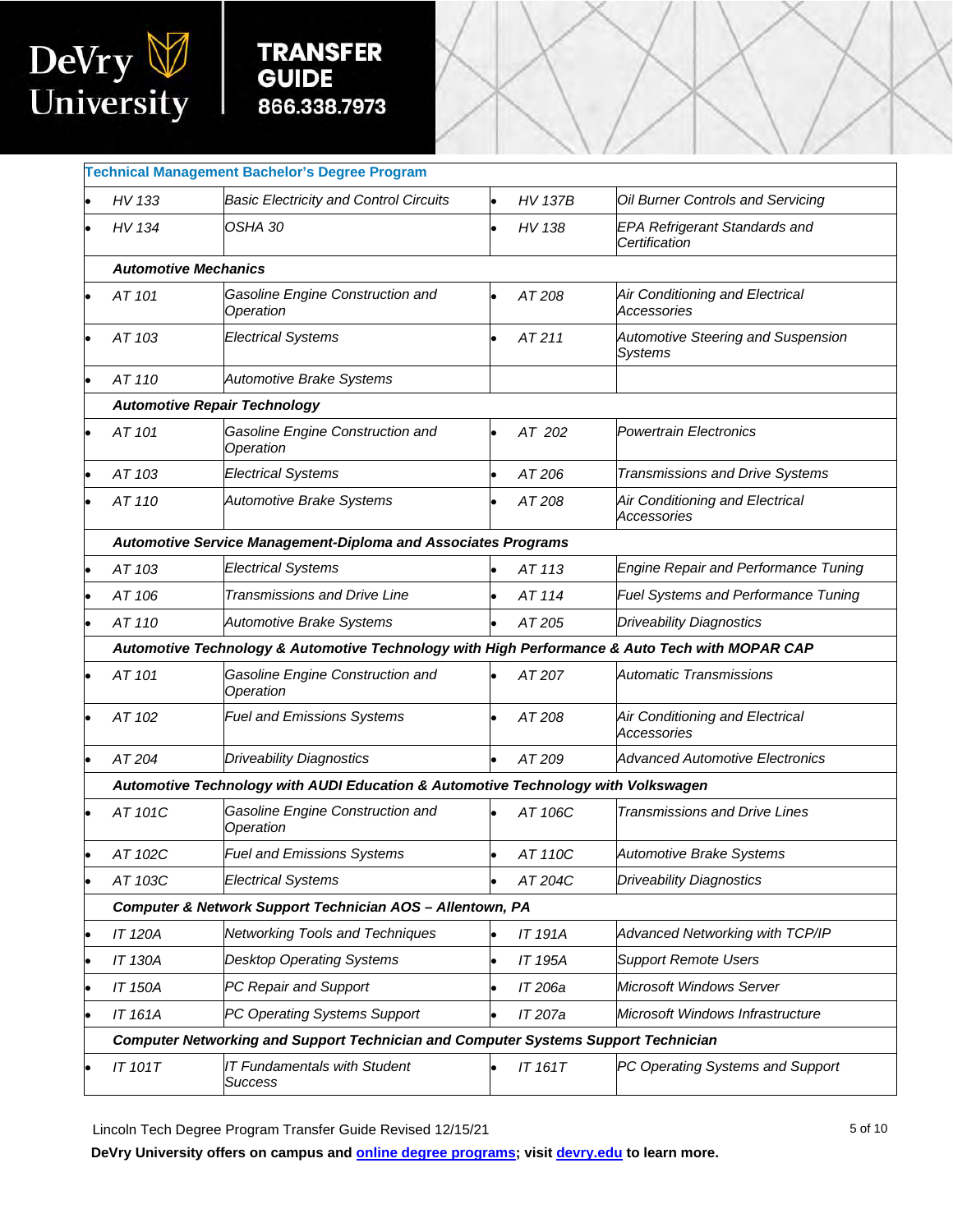

Į

|    | <b>Technical Management Bachelor's Degree Program</b>                            |                                                                                                        |  |                 |                                                        |  |  |  |
|----|----------------------------------------------------------------------------------|--------------------------------------------------------------------------------------------------------|--|-----------------|--------------------------------------------------------|--|--|--|
|    | <b>IT 120T</b>                                                                   | Intro to Network Tools and<br><b>Techniques</b>                                                        |  | IT 192T         | Advanced Networking with Routing and<br>Firewalls      |  |  |  |
| le | <b>IT 130T</b>                                                                   | <b>Desktop Operating Systems</b>                                                                       |  | IT 206T         | <b>Microsoft Windows Server</b>                        |  |  |  |
|    | <b>IT 150T</b>                                                                   | PC Repair and Support                                                                                  |  | IT 208T         | <b>Cloud Computing with Remote Service</b>             |  |  |  |
|    |                                                                                  | Culinary Arts & Food Service - Columbia, MD & Shelton, CT                                              |  |                 |                                                        |  |  |  |
|    | <b>CUL 140C</b>                                                                  | <b>Introduction to Culinary Arts</b>                                                                   |  | <b>CUL 240C</b> | <b>Foodservice Operations</b>                          |  |  |  |
|    | <b>CUL 165</b>                                                                   | Advanced Skills I-Meats, Seafood and<br>Poultry                                                        |  | <b>FBM 100C</b> | Food and Beverage Management                           |  |  |  |
|    | <b>CUL 175C</b>                                                                  | Advanced Skills II-Meats Seafood and<br>Poultry                                                        |  | <b>IBP 140C</b> | <b>Baking and Pastry Techniques</b>                    |  |  |  |
| c  | <b>CUL 195C</b>                                                                  | <b>International Cuisine and Culture</b>                                                               |  | <b>PER 101C</b> | Personal/Private Chef                                  |  |  |  |
|    |                                                                                  | <b>Dental Assisting - Somerville, MA</b>                                                               |  |                 |                                                        |  |  |  |
|    | DA 118T                                                                          | The Dental Profession and Dental<br>Office Management                                                  |  | DA 128T         | Dental Health and Dental Specialties                   |  |  |  |
|    | DA 119T                                                                          | <b>General and Dental Anatomy</b><br><b>Infection Control and Dental Science</b>                       |  | DA 129          | Dental Radiography I                                   |  |  |  |
|    | DA 120T                                                                          | Chairside Assisting                                                                                    |  | DA 130T         | Dental Radiography II                                  |  |  |  |
|    | DA 127T                                                                          | Restorative Procedures and<br><b>Prosthodontics</b>                                                    |  |                 |                                                        |  |  |  |
|    | <b>Dental Assisting - Lincoln, RI</b>                                            |                                                                                                        |  |                 |                                                        |  |  |  |
|    | DA 108T                                                                          | <b>General and Dental Anatomy</b>                                                                      |  | DA 112T         | Restorative Procedures and<br>Prosthodontics           |  |  |  |
|    | DA 109T                                                                          | <b>Infection Control and Dental Science</b>                                                            |  | DA 113T         | Dental Health and Dental Specialties                   |  |  |  |
|    | DA 110T                                                                          | <b>Chairside Assisting I</b>                                                                           |  | DA 114T         | Dental Radiography                                     |  |  |  |
|    | DA 111T                                                                          | <b>Chairside Assisting II</b>                                                                          |  | DA 133T         | The Dental Profession & Dental Office<br>Mgt.          |  |  |  |
|    |                                                                                  | Diesel and Truck Mechanics & Diesel and Truck Technology & Diesel and Truck with Alternative Fuel Tech |  |                 |                                                        |  |  |  |
|    | AT 103                                                                           | <b>Electrical Systems</b>                                                                              |  | DT 106          | <b>Truck Steering and Suspension</b><br><b>Systems</b> |  |  |  |
|    | DT 101                                                                           | Diesel Engines Construction and<br>Operation                                                           |  | DT 107          | Air and Hydraulic Brake Systems                        |  |  |  |
|    | DT 102                                                                           | Diesel Fuel Systems and Tune Up                                                                        |  |                 |                                                        |  |  |  |
|    |                                                                                  | <b>Diesel and Truck Service Management Associate Degrees</b>                                           |  |                 |                                                        |  |  |  |
|    | AT 101                                                                           | Gasoline Engine Construction and<br>Operation                                                          |  | DT 102          | Diesel Fuel Systems and Tune Up                        |  |  |  |
|    | AT 103                                                                           | <b>Electrical Systems</b>                                                                              |  | DT 103          | <b>Heavy Duty Drive Trains</b>                         |  |  |  |
|    | DT 101                                                                           | Diesel Engines Construction and<br>Operation                                                           |  | DT 106          | <b>Truck Steering and Suspension</b><br><b>Systems</b> |  |  |  |
|    | Diesel and Truck Technology & Diesel and Truck Tech with Transport Refrigeration |                                                                                                        |  |                 |                                                        |  |  |  |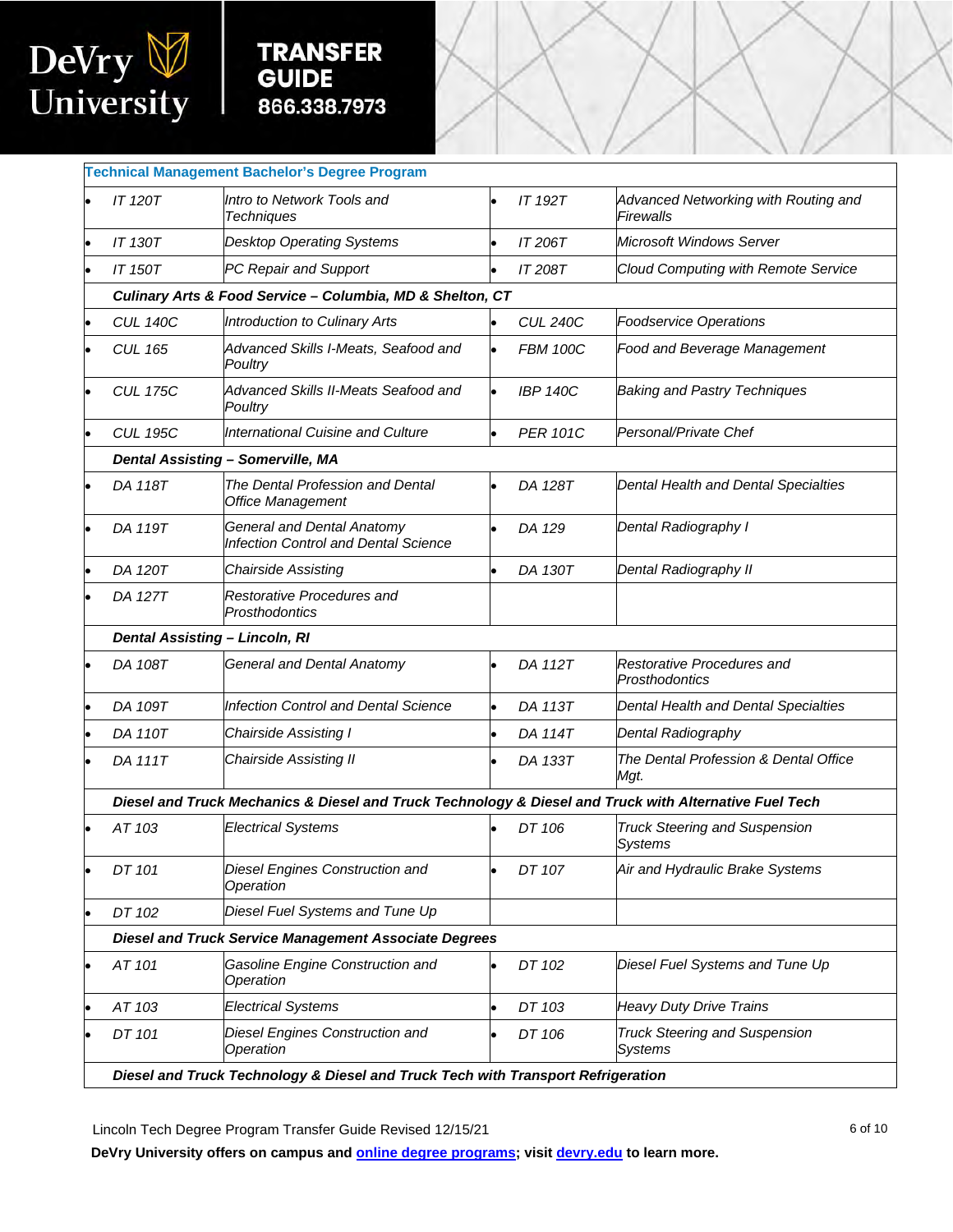

Į

|                             | <b>Technical Management Bachelor's Degree Program</b>                                                                                             |                  |                                                          |
|-----------------------------|---------------------------------------------------------------------------------------------------------------------------------------------------|------------------|----------------------------------------------------------|
| AT 101                      | Gasoline Engine Construction and<br>Operation                                                                                                     | DT 101           | Diesel Engines Construction and<br>Operation             |
| AT 103                      | <b>Electrical Systems</b>                                                                                                                         | DT 102           | Diesel Fuel Systems and Tune Up                          |
| AT 208                      | Air Conditioning and Electrical<br>Accessories                                                                                                    |                  |                                                          |
|                             | <b>Diesel and Truck with Automotive Technology</b>                                                                                                |                  |                                                          |
| AT 103                      | <b>Electrical Systems</b>                                                                                                                         | AT 114           | Fuel Systems and Performance Tuning                      |
| AT 110                      | <b>Automotive Brake Systems</b>                                                                                                                   | AT 205           | <b>Driveability Diagnostics</b>                          |
| AT 113                      | <b>Engine Repair and Performance</b><br>Tuning                                                                                                    | AT 207           | <b>Automatics Transmissions</b>                          |
| <b>Systems Technology</b>   | Electrical and Electronic Systems Technology Service Management Associates and Electrical and Electronic                                          |                  |                                                          |
| <b>EEST 101</b>             | Introduction to the Trades                                                                                                                        | <b>EEST 105</b>  | <b>Electrical Wiring and Principles</b>                  |
| <b>EEST 102</b>             | <b>Material Applications</b>                                                                                                                      | <b>EEST 106</b>  | <b>Electrical Controls</b>                               |
| <b>EEST 103</b>             | <b>Electronic and Electrical Principles</b>                                                                                                       | <b>EEST 107</b>  | <b>Computers and Networking</b>                          |
| <b>EEST 104</b>             | <b>Basic Electricity</b>                                                                                                                          | <b>EEST 108</b>  | <b>Fibert Optics, Telecommunication</b><br>Systems & PLC |
| <b>Electrician Training</b> |                                                                                                                                                   |                  |                                                          |
| <b>ET 101A</b>              | <b>Basic Math</b>                                                                                                                                 | ET 108A          | <b>Blueprint Reading</b>                                 |
| ET 102A                     | <b>Electrical Theory I</b>                                                                                                                        | ET 109A          | <b>Basic Alarm Systems</b>                               |
| ET 103A                     | <b>Electrical Theory II</b>                                                                                                                       | <b>ET 110A</b>   | Fire Access, CCTV Systems                                |
| <b>ET 104A</b>              | <b>Electrical Code I</b>                                                                                                                          | <b>ET 111A</b>   | Electrical Code III                                      |
| ET 105A                     | Algebra and Trigonometry                                                                                                                          | <b>ET 112A</b>   | <b>Telecommunications and Cable</b><br>Installation      |
| <b>ET 106A</b>              | <b>Electrical Code II</b>                                                                                                                         | <b>ET 113A</b>   | Power Distribution and Load<br>Calculations              |
| <b>ET 107A</b>              | <b>Basic Telecommunications</b>                                                                                                                   | <b>ET 114A</b>   | <b>Electrical Code IV</b>                                |
|                             | <b>Electronic Engineering Technology</b>                                                                                                          |                  |                                                          |
| <b>ELEC 101</b>             | <b>DC Concepts</b>                                                                                                                                | <b>ELEC 201L</b> | Semiconductor Devices Lab                                |
| <b>ELEC 101L</b>            | DC Concepts Lab                                                                                                                                   | <b>ELEC 202</b>  | <b>Advanced Circuitry</b>                                |
| <b>ELEC 102</b>             | <b>AC Concepts</b>                                                                                                                                | <b>ELEC 202L</b> | <b>Advanced Circuitry Lab</b>                            |
| <b>ELEC 102L</b>            | <b>AC Concepts Lab</b>                                                                                                                            | <b>ELEC 301</b>  | <b>Digital Fundamentals</b>                              |
| <b>ELEC 201</b>             | <b>Semiconductor Devices</b>                                                                                                                      | <b>ELEC 302</b>  | Microcontrollers & Microprocessors                       |
|                             | Heavy Equipment Maintenance Technology Diploma & Heavy Equipment Maintenance Service AOS & Heavy<br><b>Equipment and Truck Technology Diploma</b> |                  |                                                          |
| AT 101                      | Gasoline Engine Construction and<br>Operation                                                                                                     | AT 207           | Automatic Transmission                                   |
|                             |                                                                                                                                                   |                  |                                                          |

Lincoln Tech Degree Program Transfer Guide Revised 12/15/21 **The Contract Contract Contract Contract Contract Contract Contract Contract Contract Contract Contract Contract Contract Contract Contract Contract Contract Cont**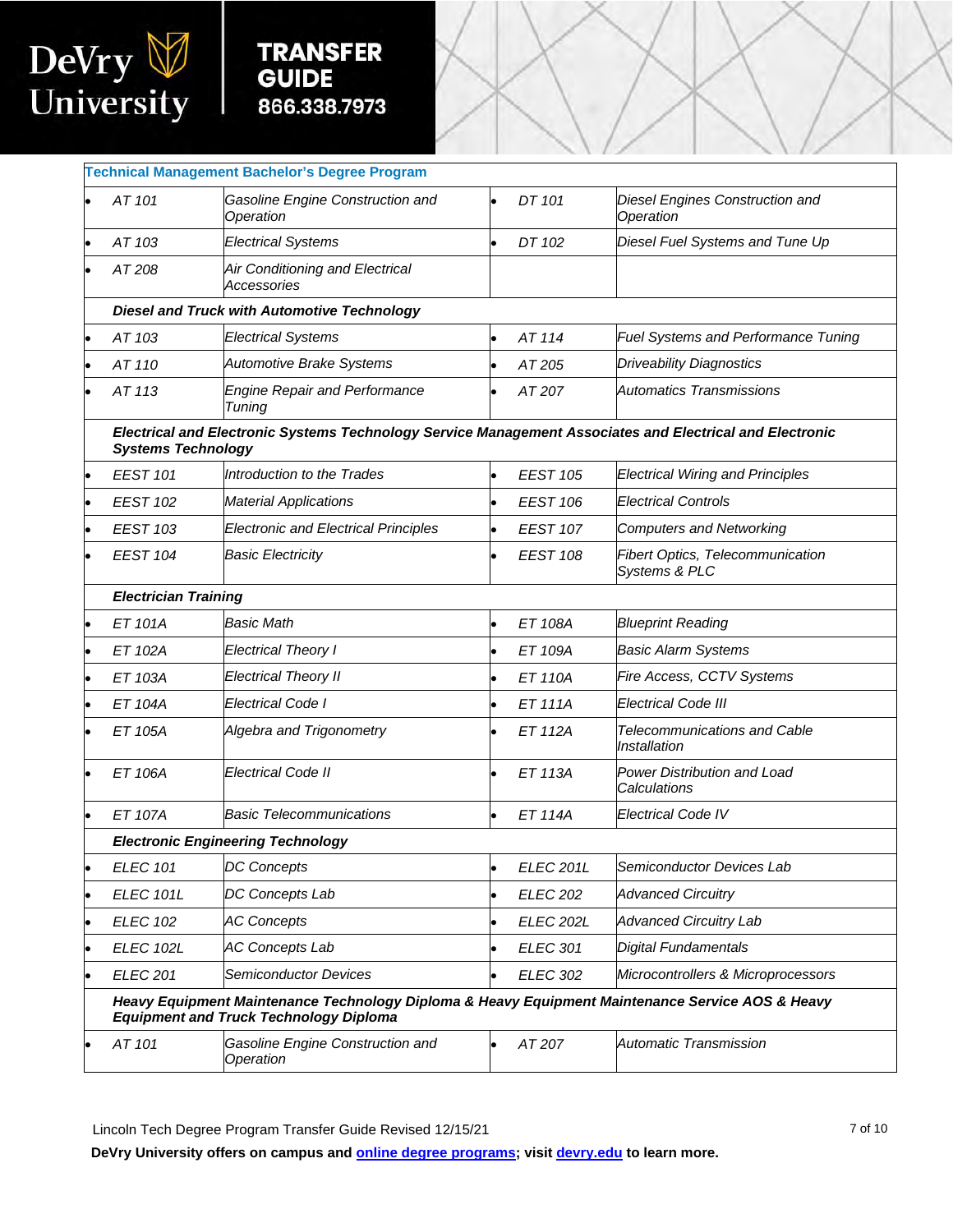

Į

| <b>Technical Management Bachelor's Degree Program</b> |                                                            |           |                 |                                                        |  |  |  |
|-------------------------------------------------------|------------------------------------------------------------|-----------|-----------------|--------------------------------------------------------|--|--|--|
|                                                       |                                                            |           |                 |                                                        |  |  |  |
| AT 102                                                | <b>Fuel and Emissions Systems</b>                          |           | AT 208          | Air Conditioning and Electrical<br>Accessories         |  |  |  |
| AT 103                                                | <b>Electrical Systems</b>                                  |           | DT 101          | Diesel Engines Construction and<br>Operation           |  |  |  |
|                                                       | International Baking & Pastry - Columbia, MD & Shelton, CT |           |                 |                                                        |  |  |  |
| <b>CUL 140C</b>                                       | Introduction to Culinary Arts                              |           | <b>IBP 160C</b> | American and European Pastry and<br><b>Baked Goods</b> |  |  |  |
| <b>CUL 240C</b>                                       | <b>Foodservice Operations</b>                              |           | <b>IBP 170C</b> | Contemporary and Classical Cakes                       |  |  |  |
| <b>IBP 140C</b>                                       | <b>Baking and Pastry Techniques</b>                        |           | <b>IBP 180C</b> | Techniques and Artistry in Sugar                       |  |  |  |
| <b>IBP 150C</b>                                       | Artisan Breads and Viennoiserie                            | $\bullet$ | <b>IBP 190C</b> | Techniques and Artistry in Chocolate                   |  |  |  |
|                                                       | <b>Massage Therapy - Mooretown, NJ</b>                     |           |                 |                                                        |  |  |  |
| <b>BIO 103T</b>                                       | Anatomy and Physiology for Health<br>Professions           |           | <b>TMB 106T</b> | Swedish Massage Therapy                                |  |  |  |
| <b>MEB 130T</b>                                       | <b>Medical Ethics and Practice</b><br>Essentials           | $\bullet$ | <b>TMB 112T</b> | Intro to Massage Theories and Tech                     |  |  |  |
| <b>TMB 102T</b>                                       | Palpatory Anatomy: Myology and<br>Kinesiology              |           | <b>TMB 114</b>  | Deep Tissue and Neuromuscular<br>Therapy               |  |  |  |
| <b>TMB 103T</b>                                       | Clinical Pathology for Massage<br>Therapy                  |           |                 |                                                        |  |  |  |
| <b>Medical Assistant</b>                              |                                                            |           |                 |                                                        |  |  |  |
| <b>BIO 101A</b>                                       | Anatomy and Physiology I                                   |           | <b>MST 103A</b> | <b>Clinical Procedures</b>                             |  |  |  |
| <b>BIO 102A</b>                                       | Anatomy and Physiology II                                  |           | <b>MST 104A</b> | Pharmacology                                           |  |  |  |
| <b>MCB 100T</b>                                       | <b>Health Administration &amp; Records</b><br>Mgmt         |           | <b>MST 105A</b> | Phlebotomy                                             |  |  |  |
| <b>MED 120A</b>                                       | The Virtual Medical Office                                 |           |                 |                                                        |  |  |  |
|                                                       | <b>Medical Assisting Technology - Marietta, GA</b>         |           |                 |                                                        |  |  |  |
| <b>EMR 101T</b>                                       | <b>Electronic Medical Records</b>                          |           | <b>MST 107A</b> | Phlebotomy                                             |  |  |  |
| <b>HIM 112T</b>                                       | Intro to Coding & Reimbursement                            |           | <b>MST 130T</b> | Pharmacology                                           |  |  |  |
| <b>MCB 100T</b>                                       | <b>Health Administration and Records</b><br>Mgmt.          |           | <b>MST 108A</b> | Clinical Procedures                                    |  |  |  |
| <b>MED 120</b>                                        | The Virtual Medical Office                                 |           |                 |                                                        |  |  |  |
|                                                       | <b>Medical Assisting Technology - Allentown, PA</b>        |           |                 |                                                        |  |  |  |
| <b>EMR 101A</b>                                       | <b>Electronic Medical Records</b>                          |           | <b>MED 120A</b> | The Virtual Medical Office                             |  |  |  |
| <b>HIM 112A</b>                                       | Intro to Coding & Reimbursement                            |           | <b>MST 107A</b> | Phlebotomy                                             |  |  |  |
| <b>MCB 100A</b>                                       | <b>Health Administration and Records</b><br>Mgmt.          |           | <b>MST 108A</b> | <b>Clinical Procedures</b>                             |  |  |  |
| <b>Medical Coding &amp; Billing</b>                   |                                                            |           |                 |                                                        |  |  |  |
| <b>EMT 101T</b>                                       | <b>Electronic Medical Records</b>                          | $\bullet$ | <b>HIM 124T</b> | Advanced Health Information Coding                     |  |  |  |
|                                                       |                                                            |           |                 |                                                        |  |  |  |

Lincoln Tech Degree Program Transfer Guide Revised 12/15/21 and the state of the state of 10 and 10 and 10 and 10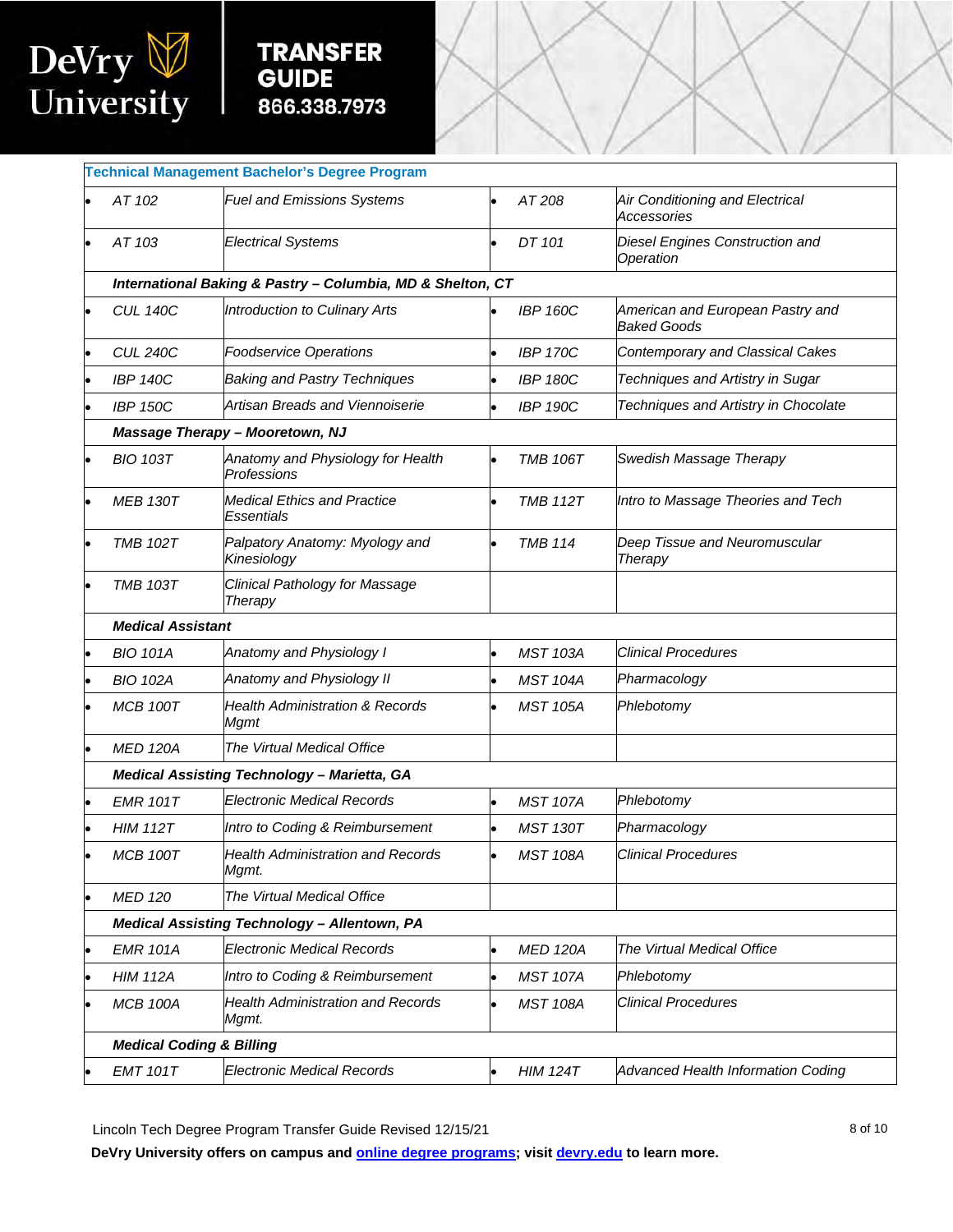

Į

| <b>HIM 109T</b>                                                            | <b>Health Information Systems</b>                             |                                                                                                         | <b>MCB 100T</b>  | <b>Health Administration &amp; Records Mgmt</b>                                                                                                          |  |  |  |
|----------------------------------------------------------------------------|---------------------------------------------------------------|---------------------------------------------------------------------------------------------------------|------------------|----------------------------------------------------------------------------------------------------------------------------------------------------------|--|--|--|
| <b>HIM 112T</b>                                                            | Intro to Coding and Reimbursement                             |                                                                                                         |                  |                                                                                                                                                          |  |  |  |
| Patient Care Associate - New Britain and Shelton, CT                       |                                                               |                                                                                                         |                  |                                                                                                                                                          |  |  |  |
| CET 102                                                                    | ECG                                                           |                                                                                                         | <b>PCA 111A</b>  | Anatomy and Physiology I                                                                                                                                 |  |  |  |
| <b>MST 105A</b>                                                            | Phlebotomy                                                    |                                                                                                         | <b>PCA 112A</b>  | Anatomy and Physiology II                                                                                                                                |  |  |  |
| <b>NA 101A</b>                                                             | Nurse Aide Training and BLS for<br><b>Healthcare Provider</b> |                                                                                                         | <b>PCA 123A</b>  | <b>Patient Care Associate</b>                                                                                                                            |  |  |  |
|                                                                            |                                                               |                                                                                                         |                  |                                                                                                                                                          |  |  |  |
| <b>PN 103A</b>                                                             | Nursing I-Fundamentals of Nursing                             | b                                                                                                       | <b>PN 131A</b>   | Nursing III-Concepts of Maternal Child                                                                                                                   |  |  |  |
| <b>PN 115A</b>                                                             | Nursing II- Adv. Fundamentals of<br>Nursing                   |                                                                                                         | <b>PN 132A</b>   | Nursing V Nursing Across the Lifespan I                                                                                                                  |  |  |  |
| <b>PN 122A</b>                                                             | Principles of Pharmacology                                    |                                                                                                         | <b>PN 140A</b>   | Nursing VI Nursing Across the Lifespan II                                                                                                                |  |  |  |
| <b>PN 130A</b>                                                             | <b>Nursing IV Mental Health Nursing</b>                       |                                                                                                         |                  |                                                                                                                                                          |  |  |  |
|                                                                            |                                                               |                                                                                                         |                  |                                                                                                                                                          |  |  |  |
| <b>PN 176RT</b>                                                            | <b>Fundamentals of Nursing I</b>                              |                                                                                                         | <b>PN 180RT</b>  | Intro to Nursing Across the Life Span                                                                                                                    |  |  |  |
| <b>PN 177RT</b>                                                            | <b>Fundamentals of Nursing II</b>                             |                                                                                                         | <b>PN 182T</b>   | <b>Maternal Child Nursing</b>                                                                                                                            |  |  |  |
| <b>PN 178T</b>                                                             | Pharmacology with Medication Lab                              |                                                                                                         | <b>PN 201RT</b>  | Nursing Across the Life Span I                                                                                                                           |  |  |  |
| <b>PN 179T</b>                                                             | <b>Metal Health Nursing</b>                                   |                                                                                                         | <b>PN 202T</b>   | Nursing Across the Life Span II                                                                                                                          |  |  |  |
|                                                                            |                                                               |                                                                                                         |                  |                                                                                                                                                          |  |  |  |
| <b>WLD 111A</b>                                                            | <b>Welding and Cutting Fundamentals</b>                       |                                                                                                         | WLD 114AN        | GMAW/FCAW (MIG) Plate Welding                                                                                                                            |  |  |  |
| <b>WLD 112AN</b>                                                           | <b>Basic Arc Welding Procedures</b>                           |                                                                                                         | <b>WLD 115AN</b> | <b>GTAW (TIG) Welding Procedures</b>                                                                                                                     |  |  |  |
| <b>WLD 113AN</b>                                                           | <b>SMAW Plate Welding</b>                                     |                                                                                                         | WLD 118AN        | <b>GMAW/GTAW Fabrication Processing</b>                                                                                                                  |  |  |  |
| Welding Technology with Introduction to Pipefitting - Grand Prairie, Texas |                                                               |                                                                                                         |                  |                                                                                                                                                          |  |  |  |
| <b>WLD 111A</b>                                                            | <b>Welding and Cutting Fundamentals</b>                       |                                                                                                         | <b>WLD 115A</b>  | <b>GTAW (TIG) Welding Procedures</b>                                                                                                                     |  |  |  |
| <b>WLD 112A</b>                                                            | <b>Basic Arc Welding Procedures</b>                           |                                                                                                         | <b>WLD 116A</b>  | <b>SMAW Pipe Welding</b>                                                                                                                                 |  |  |  |
| <b>WLD 113A</b>                                                            | <b>SMAW Plate Welding</b>                                     |                                                                                                         | <b>WLD 117A</b>  | GMAW/FCAW-Pipe Welding                                                                                                                                   |  |  |  |
| <b>WLD 114A</b>                                                            | GMAW/FCAW (MIG) Plate Welding                                 |                                                                                                         |                  |                                                                                                                                                          |  |  |  |
|                                                                            |                                                               | <b>Technical Management Bachelor's Degree Program</b><br><b>Practical Nursing Program - Lincoln, RI</b> |                  | Practical Nursing - New Britain and Shelton, CT & Somerville, MA<br>Welding and Metal Fabrication Technology & Welding Technology - South Plainfield, NJ |  |  |  |